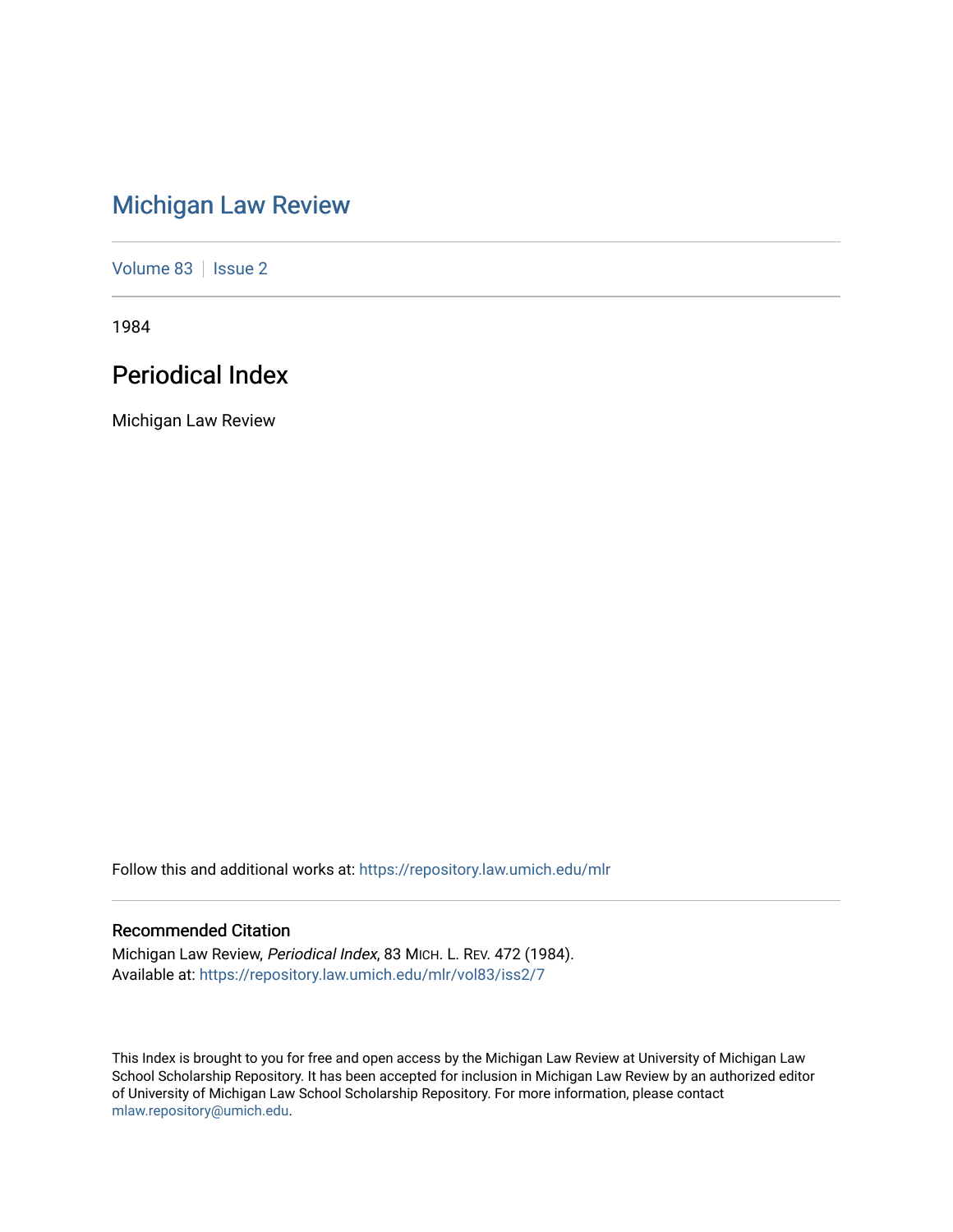### **PERIODICAL INDEX**

This index includes *articles, comments,* and some of the longer *notes* and *recent developments* that have appeared in leading reviews since the publication of the last issue of this *Review.* 

#### *ACCOUNTANTS AND ACCOUNTING ATTORNEYS*

*Rosenblum, Inc. v. Adler:* CPAs liable at common law to certain reasonably foreseeable third parties who detrimentally rely on negligently audited financial statements. 70 Cornell L. Rev. 335-60 (Jan.).

#### *ADMINISTRATION OF CRIMINAL JUSTICE*

See also *Constitutional Law.* 

The *Dillon* dilemma: finding proportionate felony-murder punishments. 72 Calif. L. Rev. 1299-327 (Dec.).

The presumption of life: a starting point for a due process analysis of capital sentencing. 94 Yale L.J. 351-73 (Dec.).

#### *ADMINISTRATIVE AGENCIES*

Small hydro in the forest: interagency conflict over environmental regulation. 18 U.C.D. L. Rev. 321-57 (Fall).

#### *ADMINISTRATIVE LAW*

Administrative preemption: an experiment in regulatory federalism. Susan Bartlett Foote. 70 Va. L. Rev. 1429-66 (Oct.).

Due process and the administrative state. Edward L. Rubin. 72 Calif. L. Rev. 1044-179 (Dec.).

Judicial review of rule rescissions. Marianne Koral Smythe. 84 Colum. L. Rev. 1928- 67 (Dec.).

#### *ALTERNATIVE DISPUTE RESOLUTION*

Dispute resolution alternatives and the goals of civic justice: jurisdictional principles for process choice. Robert A. Baruch Bush. 1984 Wis. L. Rev. 893-1034 (No. 4).

#### *ANTITRUST LAW*

A functional rule-of-reason analysis for the law of resale price maintenance and its application to *Spray-Rite v. Monsanto.* 1984 Wis. L. Rev. 1205-72 (No. 4).

Horizontal agreements, ·the rule of reason, and the General Motors-Toyota joint venture. David A. Clanton. 30 Wayne L. Rev. 1239-66 (Summer).

#### *ARBITRATION AND AWARD*

On behalf of mandatory arbitration. 57 S. Cal. L. Rev. 1039-63 (Sept.).

Protecting confidentiality in mediation. 98 Harv. L. Rev. 441-59 (Dec.).

Value creation by business lawyers: legal skills and asset pricing. Ronald J. Gilson. 94 Yale L.J. 239-313 (Dec.).

#### *BANKRUPTCY*

Bankruptcy: exemption of BRISA benefits under section 522(b)(2)(A). 83 Mich. L. Rev. (Oct.)

The *Bi/disco* case and the congressional response. James J. White. 30 Wayne L. Rev. 1169-204 (Summer).

Tort creditor priority in the secured credit system: asbestos times, the worst of times. 36 Stan. L. Rev. 1045-85 (Apr.).

#### *BANKRUPTCY: DISCHARGE*

Reply: limiting access to bankruptcy discharge. A. Charlene Sullivan. Rejoinder: Limiting access to bankruptcy discharge. Teresa A. Sullivan, Elizabeth Warren & Jay Lawrence Westbrook. 1984 Wis. L. Rev. 1069-119 (No. 4).

#### *BANKS AND BANKING*

The Change in Bank Control  $Act - a$  line of defense for target banks? 52 Geo. Wash. L. Rev. 459-73 (Mar.).

Regional banking statutes and the equal protection clause. 84 Colum. L. Rev. 2025-44 (Dec.).

#### *CAPITAL PUNISHMENT*

See *Criminal Procedure.* 

#### *CIVIL PROCEDURE*

Implied causes of action under federal laws: calling the Court back to Borak. Robert H.A. Ashford. 79 Nw. U. L. Rev. 227-341 (Apr.).

Tiers. Judith Resnik. 57 S. Cal. L. Rev. 837-1035. (Sept.).

#### *CIVIL RIGHTS*

See *Discrimination.* 

#### *COLLECTIVE BARGAINING*

Automation and the work preservation doctrine: accommodating productivity and job security interests. 32 UCLA L. Rev. 135-76 (Oct.).

#### *COMMERCIAL LAW*

Glitch: section 9-402(7) and the U.C.C. revision process. Jay Lawrence Westbrook. 52 Geo. Wash. L. Rev. 408-18 (Mar.).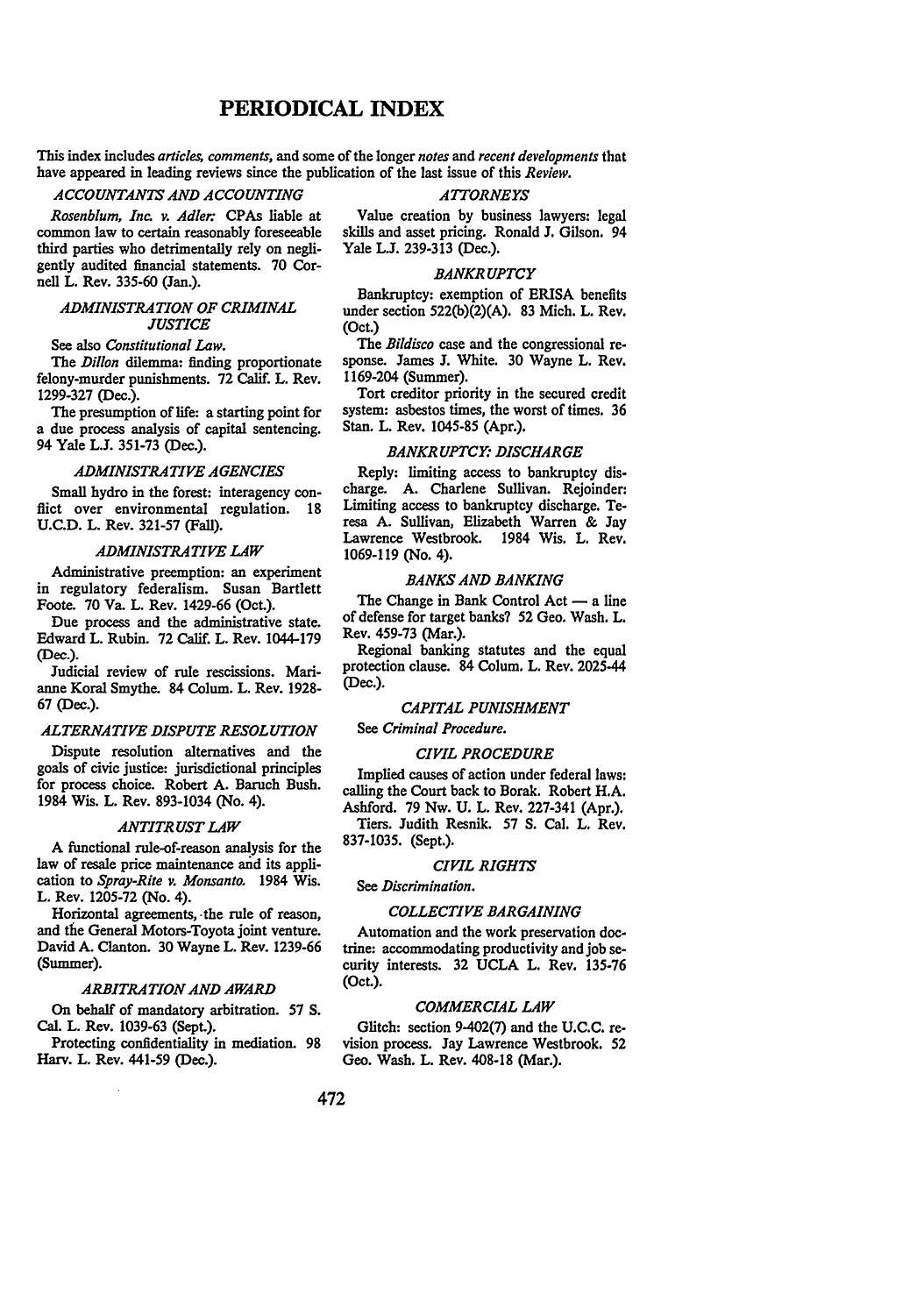#### *COMPARATIVE LAW*

Worker participation in Sweden and the United States: some comparisons from an American perspective. Clyde Summers. 133 U. Pa. L. Rev. 175-225 (Dec.).

#### *CONSTITUTIONAL LAW*

See also *Equal Protection, Individual Rights.*  Constitutional law - civil rights - a question of free speech for public employees. 30 Wayne L. Rev. 1309-27 (Summer).

Constitutional law - prison sentences grossly disproportionate to the crime committed as cruel and unusual punishment. 30 Wayne L. Rev. 1353-65 (Summer).

Inequality "from the top": applying an ancient prohibition to an emerging problem of distributive justice. Richard Delgado. 32 UCLA L. Rev. 100-34 (Oct.).

#### *CONTRACTS*

A theory of hypothetical contract. 94 Yale L.J. 415-34 (Dec.).

#### *COPYRIGHT*

E.T.: an extraterrestrial caught in a copyright dilemma. E. Fulton Brylawski. 52 Geo. Wash. L. Rev. 395-407 (Mar.).

#### *CORPORATIONS*

Metapolitics and corporate Jaw reform. Roberta Romano. 36 Stan. L. Rev. 923-1016 (Apr.).

#### *COURTS*

Playing with numbers: determining the majority of judges required to grant en bane sittings in the United States courts of appeals. 70 Va. L. Rev. 1505-42 (Oct.).

#### *CRIMINAL INVESTIGATION*

Corroborating confessions: an empirical analysis of legal safeguards against false confessions. 1984 Wis. L. Rev. 1121-204 (No. 4).

#### *CRIMINAL LAW*

See also *Search and Seizure.* 

The perplexing borders of justification and excuse. Kent Greenawalt. 84 Colum. L. Rev. 1897-927 (Dec.).

#### *CRIMINAL PROCEDURE*

The right of self-representation in the capital case. 85 Colum. L. Rev. 130-54 (Jan.).

#### *CRIMINOLOGY*

See also *Administration of Criminal Justice.*  New thoughts about the concept of justification in the criminal law: a critique of Fletcher's thinking and rethinking. Joshua Dressler. 32 UCLA L. Rev. 61-99 (Oct.).

Soldiers, martyrs, and criminals: utilitarian theory and the problem of crime control. Louis Michael Seidman. 94 Yale L.J. 315-49 (Dec.).

#### *DAMAGES*

Punitive damages in California under the malice standard: defining conscious disregard. 57 S. Cal. L. Rev. 1065-92 (Sept.).

#### *DISCRIMINATION*

Geometry and geography: racial gerrymandering and the Voting Rights Act. 94 Yale L.J. 189-208 (Nov.).

Getting results under section 5 of the Voting Rights Act. 94 Yale L.J. 139-62 (Nov.).

#### *DISCRIMINATION: AGE*

Title VII limits on discrimination against television anchorwomen on the basis of age-related appearance. 85 Colum. L. Rev. 190-215 (Jan.).

#### *DISCRIMINATION: SEX*

See *Discrimination: Age, Pensions.* 

#### *DUE PROCESS OF LAW*

See *Administrative Law.* 

#### *EDUCATION*

Educating misguided student athletes: an application of contract theory. 85 Colum. L. Rev. 96-129 (Jan.).

#### *ELECTIONS*

See also *Freedom of Association.* 

The constitutional imperative of proportional representation. 94 Yale L.J. 163-88 (Nov.).

#### *ELECTRONIC SURVEILLANCE*

Electronic monitoring in the workplace: the need for standards. 52 Geo. Wash. L. Rev. 438-58 (Mar.).

#### *EMPLOYER AND EMPLOYEE*

The role of federal courts in changing state law: the employment at will doctrine in Pennsylvania. Mark R. Kramer. 133 U. Pa. L. Rev. 227-64 (Dec.).

#### *ENFORCEMENT OF JUDGMENTS*

Enforcing judgments against participants in the Witness Protection Program. 36 Stan. L. Rev. 1017-44 (Apr.).

### *ENVIRONMENTAL LAW* ,

See *Administrative Agencies, Water* & *Watercourses.* 

#### *EQUAL PROTECTION*

Judicial review of congressional section-five action: the fallacy of reverse incorporation. 84 Colum. L. Rev. 1969-91 (Dec.).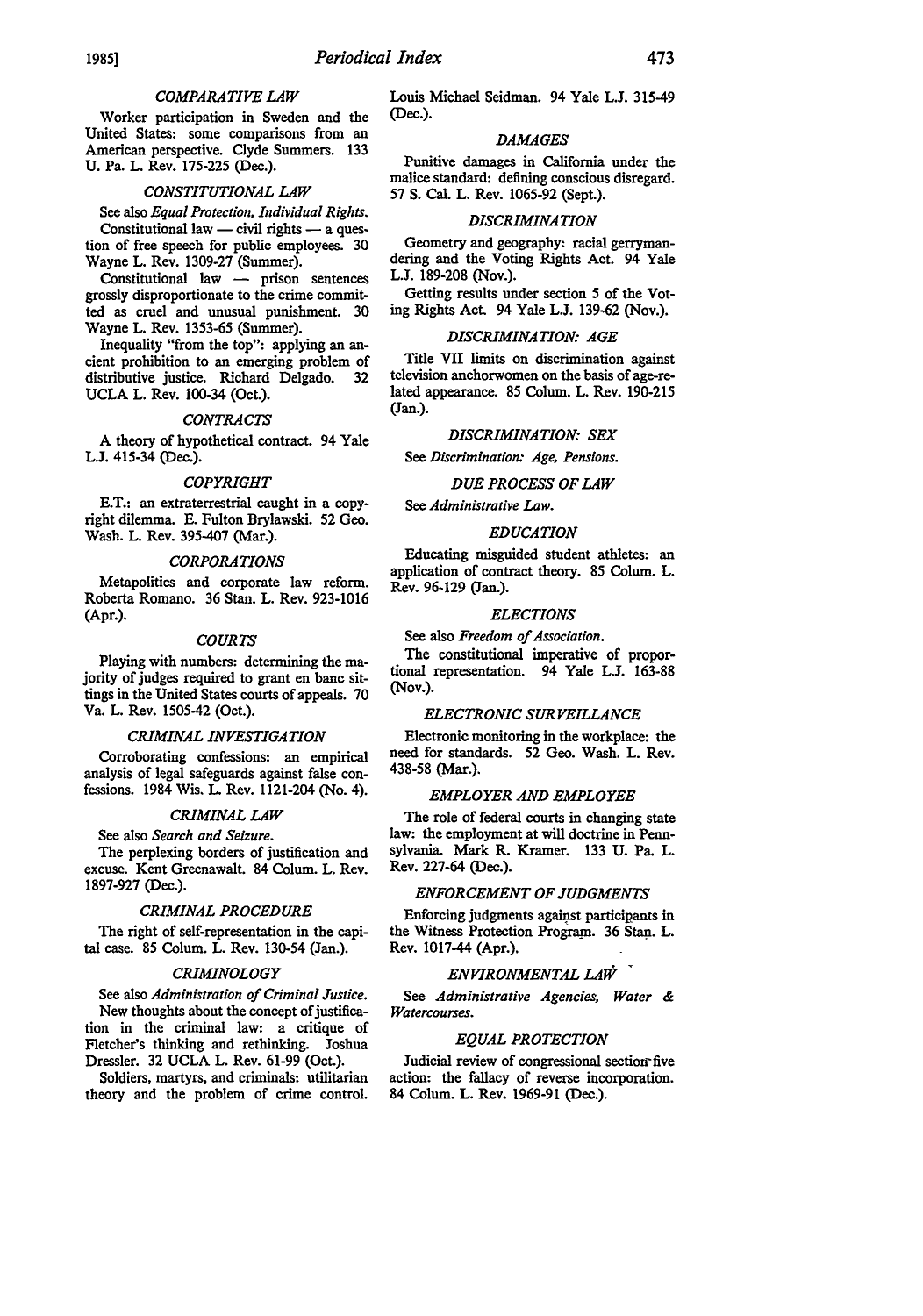#### *EUROPEAN ECONOMIC COMMUNITY*

Future interpretations of article 17 of the Convention on Jurisdiction and the Enforcement of Judgments in the European Communities. 70 Cornell L. Rev. 289-315 (Jan.).

#### *EVIDENCE*

Limiting judicial discretion to exclude prejudicial evidence. Victor J. Gold. 18 U.C.D. L. Rev. 59-96 (Fall).

#### *EXPERT WITNESSES*

See *Mental Health.* 

#### *FEDERAL JURISDICTION*

Congressional power to curtail federal court jurisdiction: an opinionated guide to the ongoing debate. Gerald Gunther. 36 Stan. L. Rev. 895-922 (Apr.)

#### *FEDERALISM*

A rational basis for tenth amendment federalism. 30 Wayne L. Rev. 1269-308 (Summer).

#### *FOREIGN LAW*

Yankees out of North America: foreign employer job discrimination against American citizens. 83 Mich. L. Rev. (Oct.).

#### *FREEDOM OF ASSOCIATION*

Primary elections and the collective right of freedom of association. 94 Yale L.J. 117-37 (Nov.).

#### *FREEDOM OF SPEECH*

#### See also *Constitutional Law, Obscenity.*

The scope of first amendment protection for political boycotts: means and ends in first amendment analysis: NAACP v. Claiborne Hardware Co. 1984 Wis. L. Rev. 1273-313 (No. 4).

#### *HABEAS CORPUS*

State waiver of the exhaustion requirement in habeas corpus cases. 52 Geo. Wash. L. Rev. 419-37 (Mar.).

#### *INDIANS*

Rethinking the trust doctrine in federal Indian law. 98 Harv. L. Rev. 422-40 (Dec.).

#### *INDIVIDUAL RIGHTS*

Consequences of Supreme Court decisions upholding individual rights. Jesse H. Choper. 83 Mich. L. Rev. 1 (Oct.).

#### *INTERNATIONAL CRIMINAL LAW*

Of arsenic and old laws: looking anew at criminal justice in late imperial China. William P. Alford. 72 Calif. L. Rev. 1180-256 (Dec.).

#### *INTERNATIONAL LABOR LAW*

The proposed Vredeling Directive: a mod-

est proposal or the exportation of industrial democracy? 70 Va. L. Rev. 1469-503 (Oct.).

#### *INTERNATIONAL LAW*

The executive claims settlement power: constitutional authority and foreign affairs applications. 85 Colum. L. Rev. 155-89 (Jan.).

Jurisdiction over foreign states for acts of their instrumentalities: a model for attributing liability. 94 Yale L.J. 394-414 (Dec.).

#### *JUDICIAL REVIEW*

Justice Douglas and the *Rosenberg* case: setting the record straight. William Cohen. 70 Cornell L. Rev. 211-52 (Jan.).

#### *JURISDICTION*

See *International Law.* 

#### *JURISPRUDENCE*

See also *Alternative Dispute Resolution.*  Bureaucratic organizations and the theory of adjudication. Meir Dan-Cohen. 85 Colum.

L. Rev. 1-37 (Jan.).

The evolutionary tradition in jurisprudence. E. Donald Elliott. 85 Colum. L. Rev. 38-94 (Jan.).

Lay lawyering. Gerald P. Lopez. 32 UCLA L. Rev. 1-60 (Oct.).

The player and the cards: nihilism and legal theory. Joseph William Singer. 94 Yale L.J. 1-70 (Nov.).

The relentless realist: Fred Rodell's life and writings. 1984 U. Ill. L. Rev. 823-55 (No. 3).

Social movements and legal elites: some notes from the margin on The Politics of Law: A Progressive Critique. Andrew M. Lichterman. 1984 Wis. L. Rev. 1035-67 (No. 4).

#### *JUVENILE COURTS*

Criminalizing juvenile justice: rules of procedure for the juvenile court. Barry C. Feld. 69 Minn. L. Rev. 141-276 (Dec.).

### *LABOR LAW*

See also *Bankruptcy, Collective Bargaining, Comparative Law.* 

Express no-strike clauses and the requirement of clear and unmistakable waiver; a short analysis. 70 Cornell L. Rev. 272-88 (Jan.).

Management decisionmaking and the NLRB - a view of *Otis Elevator Company.*  30 Wayne L. Rev. 1205-38 (Summer).

Property rights and job security: workplace solicitation by nonemployee union organizers. 94 Yale L.J. 374-93 (Dec.).

Striking a new balance: freedom of contract and the prospects for union representation. Paul Weiler. 98 Harv. L. Rev. 351-420 (Dec.).

#### *LEGAL HISTORY*

The role of history in constitutional inter-